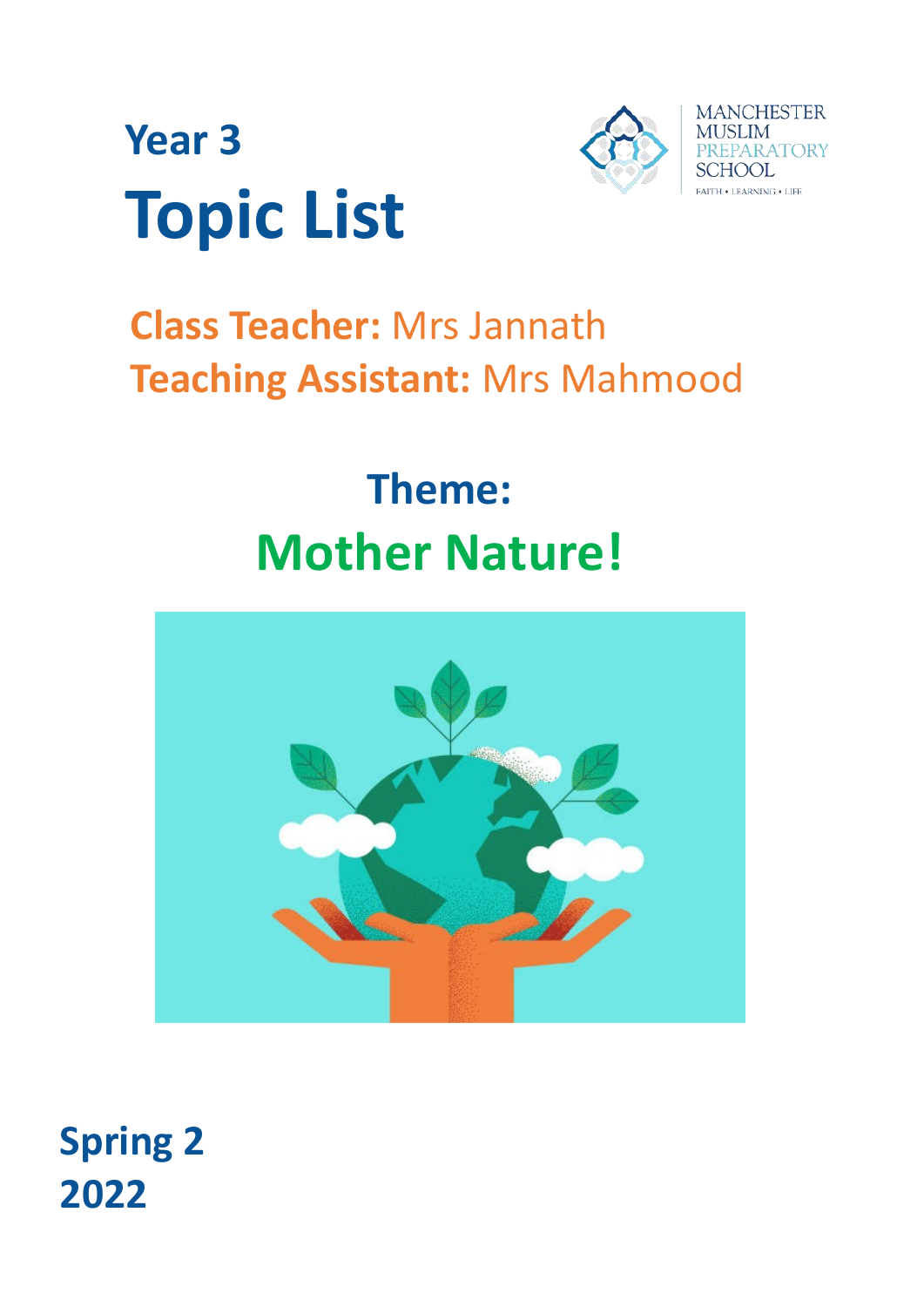### **MATHEMATICS ENGLISH**

# **Addition and Subtraction**

The children will consolidate addition and subtraction, and discuss when and why we exchange between ones, tens and hundreds. They will represent addition and subtraction problems in various ways, explaining the most efficient method to solving a problem and why.

# **Multiplication and Division**

We will introduce multiplication, thinking about the link with repeated addition and ways in which we can multiply. We will also explore the inverse relationship with division, and understand division as sharing equally. We will also solve problems involving multiplication and division.

# **Problem Solving & Reasoning**

Children will be encouraged to use their knowledge of place value to help them with solving problems

involving the four operations. In addition, they will be expected to provide reasons for their thinking and approach to problem solving, using the correct mathematical vocabulary.



# **Fiction narrative**

This half term, we will look at writing a fiction narrative, thinking carefully about how we can use a setting/character description to create an atmosphere. We will also briefly look at how we can use dialogue to move the plot along.

# **Non-chronological report**

We will also explore the features of a non-chronological report, such as identifying examples of structural and language features. This will then support us with writing our own nonchronological report.

# **Grammar**

Through our writing, we will revise key grammatical terms such as verbs, adjectives, coordinating conjunctions, subordinating conjunctions and clauses in a sentence.

## **COMPUTING**

Algorithms and debugging: This is a combination of unplugged and plugged-in activities to assist students in developing an understanding of: what algorithms are, how to program them and how they can be developed to be more efficient, introduction of loops.



#### **ART**

This half term, we are focussing on the theme of British Art. Children will be reminded of various techniques such as hatching, cross-hatching, stippling and stumbling. They will investigate how to create light and shadow, making objects appear 3D. As well as this, they will look for inspiration from notable British artists, reflecting on how a range of artwork makes them feel. In addition, they will cover techniques using oil pastels such as light and heavy pressure blending. Finally, they will conclude the unit by creating a montage that represent s Britain.